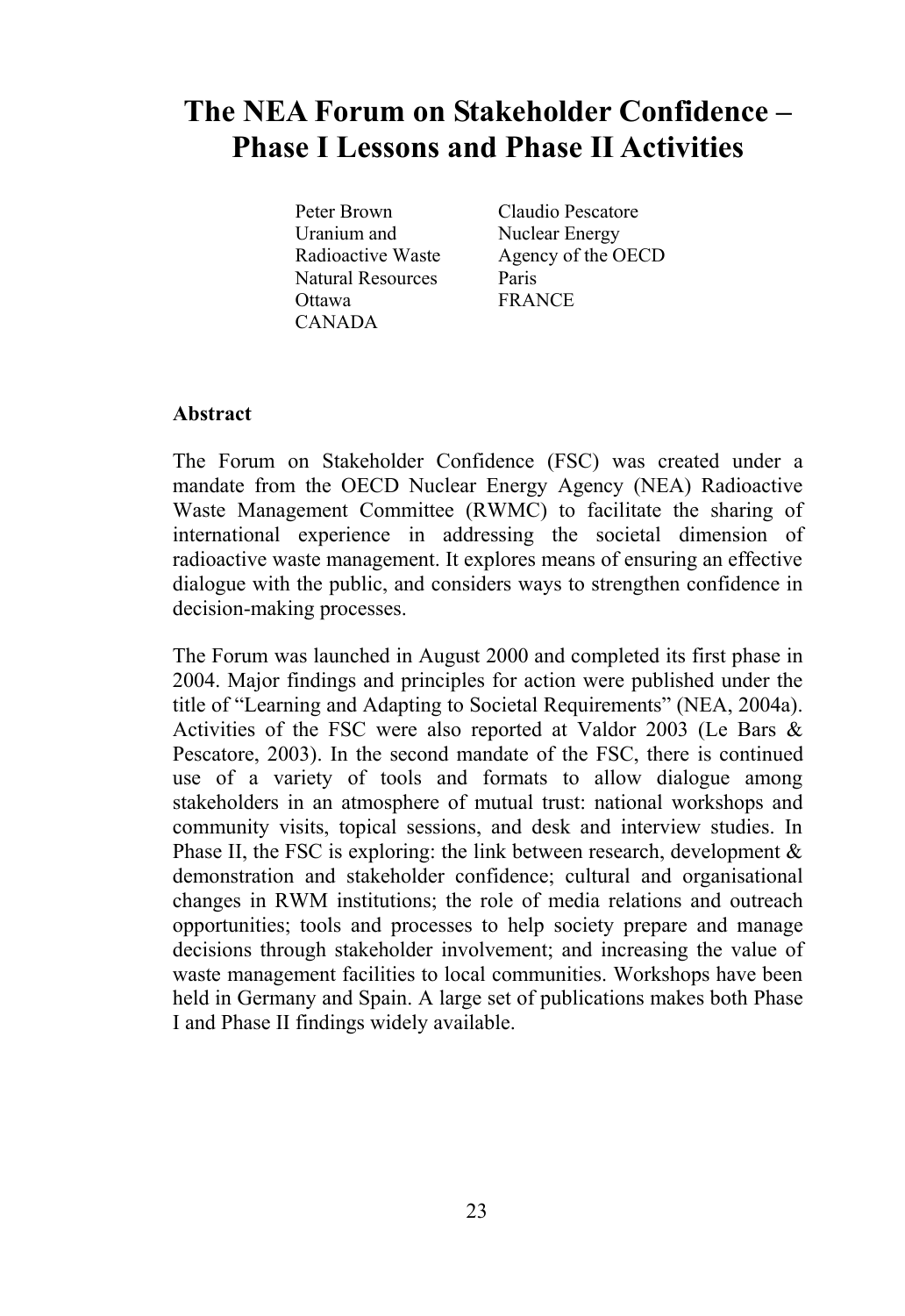# **1. Why the FSC?**

Lessons learnt from the past difficulties in progressing national radioactive waste disposal programmes indicate that any significant decisions regarding the long-term management of radioactive waste will be accompanied by a comprehensive public review with involvement by a diverse range of stakeholders. These stakeholders include not just the waste generators, waste management agencies and regulatory authorities, all of whom have a primarily technical focus, but also interested or concerned parties with a non-technical focus such as local communities, elected officials, non-governmental organisations and the general public. The Forum on Stakeholder Confidence (FSC) was created under a mandate from the NEA Radioactive Waste Management Committee (RWMC) to facilitate the sharing of international experience in addressing the societal dimension of radioactive waste management. It explores means of ensuring an effective dialogue with the public, and considers ways to strengthen confidence in decision-making processes.

# **2. Working Methods and Programme**

The FSC convenes a series of alternating regular meetings and workshops. The latter are held in a national context.

The Forum was launched in August 2000 (NEA, 2000) and completed its first phase mid-2004. Much of the **Phase I work** was reported at Valdor 00 (Le Bars & Pescatore, 00). Four **annual meetings** were held in Phase I. They included topical sessions for which **proceedings** are, or are being made, available:

- The link between RD&D and stakeholder confidence (in 2005)
- Media Relations  $1 & 2$  (in 2004  $& 2005$ )
- Decision Making Processes at the Strategic Choice Stage: How different stakeholders are involved, and which values are taken into account? (in 2004)
- Addressing Issues Raised by Stakeholders: Impacts on Process, Content, and Behaviour in Waste Organisations  $(NEA, 2004b)$
- Stakeholder involvement tools: Criteria for choice and evaluation (NEA,  $2003a$ )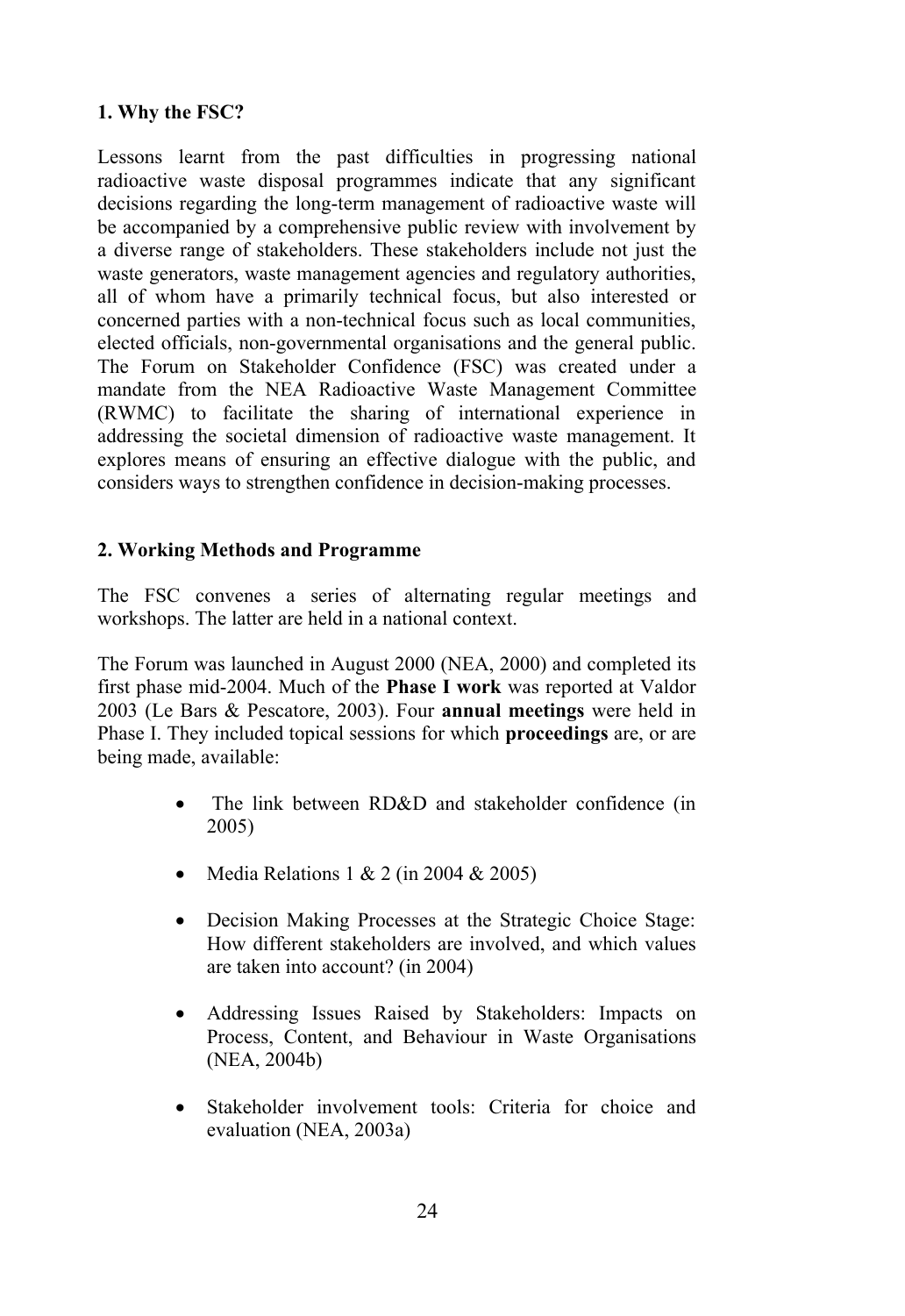• The EIA as a tool for public and stakeholder participation  $(in 2002).$ 

The **workshops** - also held annually - focus on stakeholder involvement in waste-management issues in a host country. After a **community visit**, a wide spectrum of country stakeholders is invited to express their views on the nature of their involvement and the process by which they are involved. A highly interactive format allows FSC delegates and country stakeholders to compare experience and deepen the discussion. Thematic rapporteurs, invited by the NEA Secretariat, give feedback to the workshop participants from their own disciplinary perspective. Three workshops were held in Phase I, in Finland, Canada, and Belgium. Workshop **proceedings** (NEA 2002; 2003b; 2004c) may be consulted online (www.nea.fr/html/rwm/fsc.html) or ordered from the OECD. Summaries of these workshops including an international perspective by the NEA Secretariat can also be consulted on-line or downloaded.

Besides those proceedings, five published FSC **documents** reported Phase I learning; they too can be ordered or consulted on-line or, in most cases, downloaded:

- A compilation of outreach activities performed in NEA member countries in the past few years (NEA, 2003c)
- An analysis of the lessons learnt by the regulators (NEA, 2003d)
- A theoretical and practical review of stepwise decision making (NEA,  $2004d$ ; Pescatore & Vári, 2006)
- A short guide to stakeholder involvement techniques including an annotated bibliography (NEA,  $2004e$ ;  $2005a$ )
- A document outlining the overall lessons learnt through the FSC activities (NEA, 2004a).

The **Strategic document** of the FSC (NEA, 2005b) outlines priorities and expectations for this initiative, as well as modus operandi. It is reviewed and updated periodically.

The **upcoming programme** is worked out in twice-yearly meetings of the FSC Core Group. This group, assisted by the NEA Secretariat, has representatives of the FSC institutional "constituencies", that is, implementers, regulators, policy makers and scientists in research and development.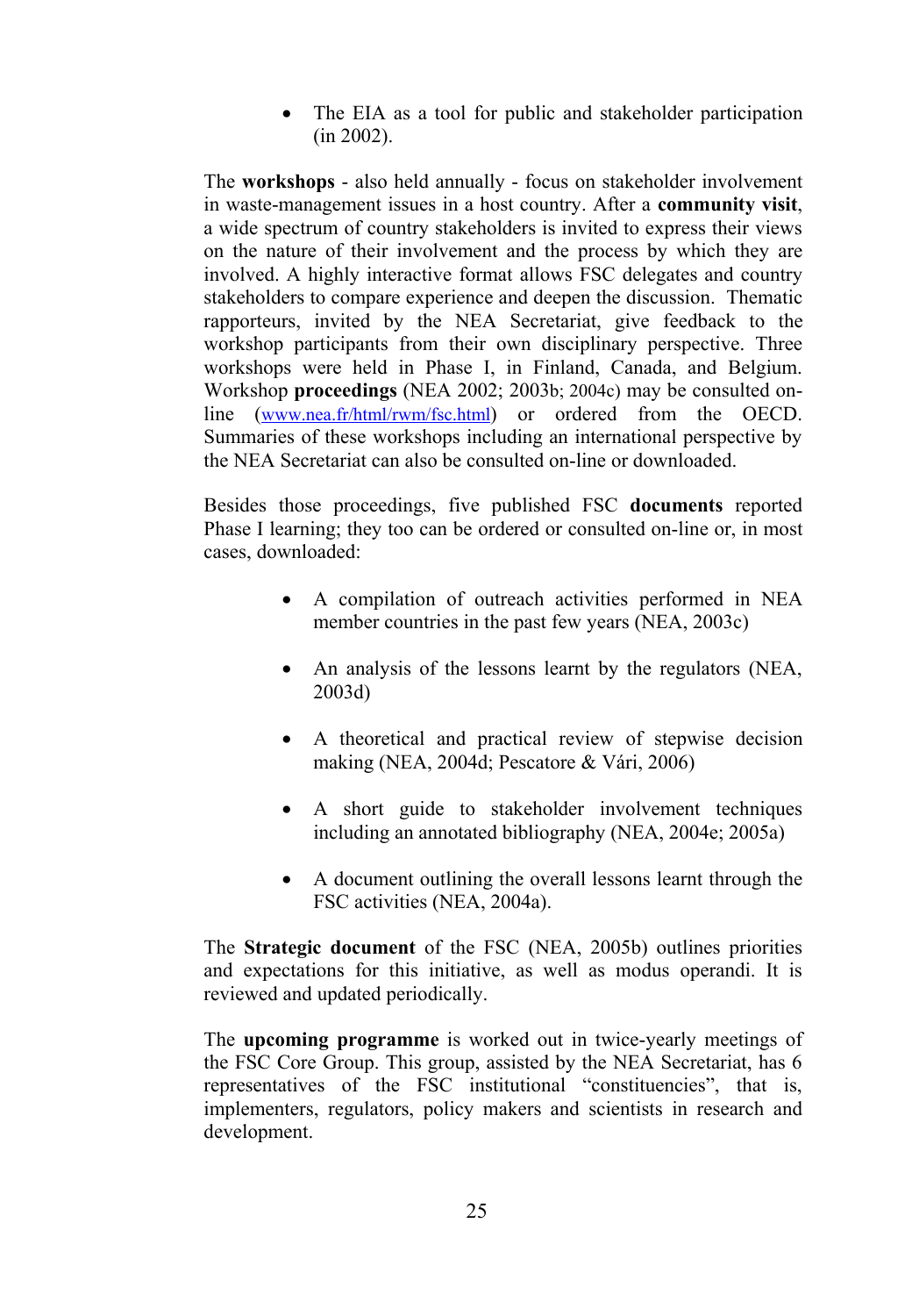A **self-evaluation** was performed in 2004 (NEA, 2004f). FSC participants assessed the ways in which the initiative enabled them to better address their mission and the effects observed in their home context (15 nations are represented among the active membership). As well, directions for Phase II were identified.

**Phase II** started mid-2004. The **programme of work** to date includes 5 main areas:

- The link between research, development  $\&$  demonstration (RD&D) and stakeholder confidence
- Evolving cultural and organisational changes in RWM institutions vis-à-vis stakeholder confidence
- Link between RWM organisations, the media, and stakeholder confidence
- Tools and processes to help society prepare and manage decisions (e.g., about technology, sites) through stakeholder involvement
- Increasing the value of waste management facilities to local communities.

Two Phase II **national workshops and community visits** have been held to date in Germany (NEA, 2005c) and Spain (in 2005). They are reported below. The next national workshop is planned to take place in Hungary in November 2006. The workshop will examine the theme of local and regional benefits from waste management projects. In addition, a oneday workshop will be held to finalise and endorse findings from the study on increasing facility value to communities. Several stakeholder representatives of communities that participated in that study should be present.

Finally, the FSC interacts with other working parties of the NEA RWMC. Input was made to the Working Party on Decommissioning and Dismantling's topical session on "Decommissioning and Stakeholders Involvement" in November 2005 (NEA, 2005d). A proposal has been made to co-operate with the Integration Group on the Safety Case on means for communicating safety. The FSC is participating in a discussion of the meaning of "safety" and the formulation of practical and ethicsbased principles for long-term management of radioactive waste in a major initiative of the RWMC's Long-Term Safety Criteria group. Another NEA body, the Committee on Radiation Protection and Public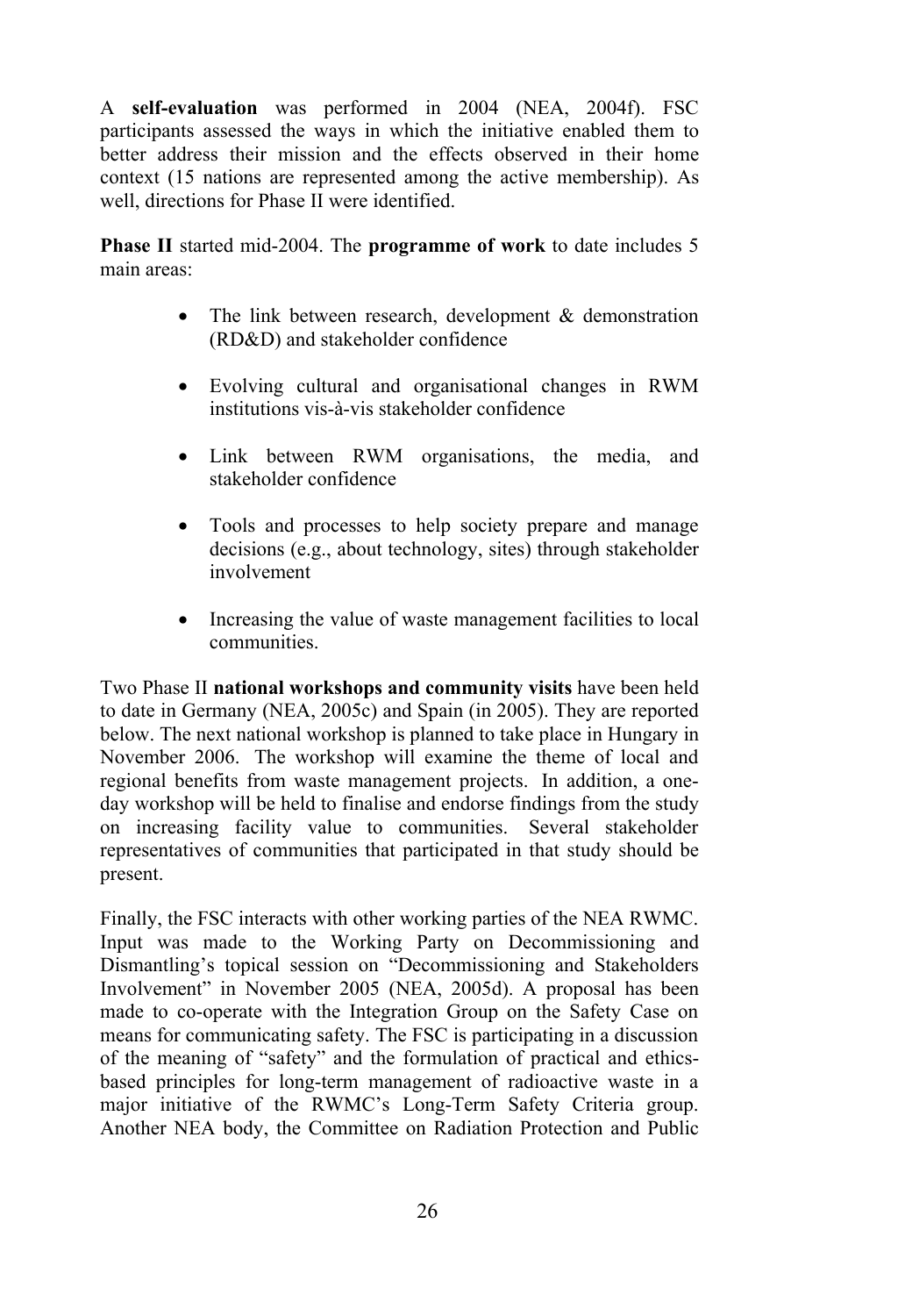Health, has received a briefing on findings from the FSC study on cultural and organizational changes. Additionally, the Secretariat of the FSC provides briefings to the International Atomic Energy Agency and teaches courses based on the FSC experience. Similarly, the Chairperson of the FSC typically is invited to participate in national and international events.

#### **3. Lessons Learnt in Phase I: Learning and Adapting**

FSC Phase-1 work culminated in a publication of major results under the title "Learning and Adapting to Societal Requirements" (NEA, 2004a). Key findings were organised under the headings of: favourable conditions for issuing radioactive waste management policy; design of the decisionmaking process; the social and ethical dimensions; trust in the actors; stakeholder involvement; the local dimension of radioactive waste management. Three overarching principles were identified as essential elements of any policy seeking strong societal support. These are: an iterative decision making process allowing time and opportunities for organising fair and competent deliberation; facilitation of social learning, for example through dialogue between stakeholders of different categories; facilitation of public involvement in decision making, e.g. by promoting constructive and high-quality communication between individuals with different knowledge, beliefs, interests, values, and worldviews. A set of eight action items specific to radioactive waste management is also suggested to put in practice those principles. Alongside analysing all these principles and findings in depth, the document recalls how the NEA sharpened its focus on stakeholder issues throughout the 1990's and how a cultural shift in RWM was the context for the  $2000$  creation of the  $FSC$ .

## **4. Phase II Activities to Date**

A topical session was held in June 2005 on the topic of **RD&D** and **stakeholder confidence**. It examined the role of science, scientific institutions, and experts in today's society. An implementer, a regulator and a policy maker each gave a view of how research and research capability are approached in order to gain stakeholder confidence in their role and performance. Perspectives were also gathered from academics (France, Spain) and representatives of local communities (Oskarshamn, Sweden, and Hospitalet, Spain).

In 2004 a topical session, "Addressing Issues Raised by Stakeholders: Impacts on Process, Content and Behaviour in Waste Organisations" focused on the responses given by regulators and implementers to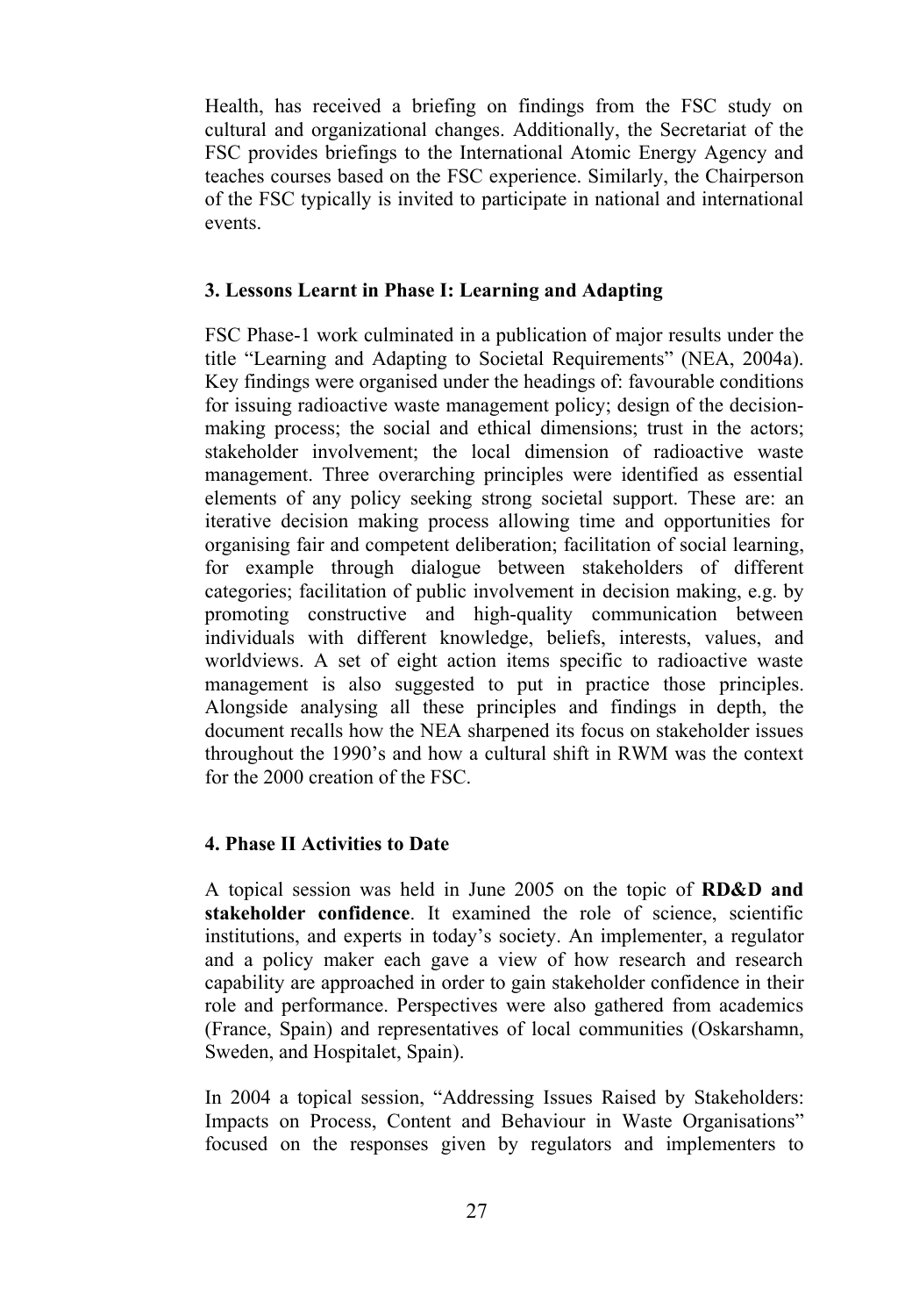stakeholders' concerns and needs in eleven contexts. A questionnaire survey then was carried out to better understand recent **cultural and**  structural changes taking place within RWM organisations. A 2006 discussion paper presented questionnaire findings in the context of fundamental concepts of organisation theory and design. Changes in mission and main goals were observed in a few organisations, and changes in values and culture in most of them. Differences in stakeholder interaction patterns were found to reflect not only idiosyncratic cultural and political traditions, but also the varying stages of RWM programmes. At the June 2006 annual meeting a topical session will consider how various factors – e.g., cultural context, political and social environment, legal and policy changes, local aspects, etc. – influence changes in RWM organisations. Similarities and differences with other contexts (environmental issues, controversial societal debates in general) will be reviewed.

Consideration of **media relations and outreach** to both institutional and societal stakeholders is a regular feature of FSC Phase II annual meetings. A group was formed to help organise the topical sessions and to devise an "FSC communication/outreach concept". Three major initiatives are under study: a brochure on the FSC, a compilation of members' annual reports to the Forum regarding stakeholder confidence, and a topical session on the use in NEA countries of electronic platforms to inform and spread the knowledge of radioactive waste management. The Secretariat updates the FSC public homepage (www.nea.fr/html/rwm/fsc.html ) and maintains a database of persons who have expressed interest (claudio.pescatore@oecd.org) or participated in FSC activities. Those contacts are kept informed of FSC developments and are invited to participate in reviews.

The topic of **tools and processes to help society prepare and manage decisions** is currently under development. Proposals focus on political tools (e.g., direct democracy; when are referenda appropriate?), and educational processes (community knowledge- and competencebuilding).

Finally, the FSC has undertaken a study of **value added by waste storage or repository projects**, to consider how they can be better integrated with their community and made attractive for the long term. Beyond economic development opportunities, the **cultural value and amenity** brought to a community by a RWM facility may be powerful elements in a sustainable, long term relationship. A desk study and interviews were undertaken in 2005, and a topical session is planned for June 2006. Contacts have been made with communities on two continents who have shown willingness to discuss these issues on an international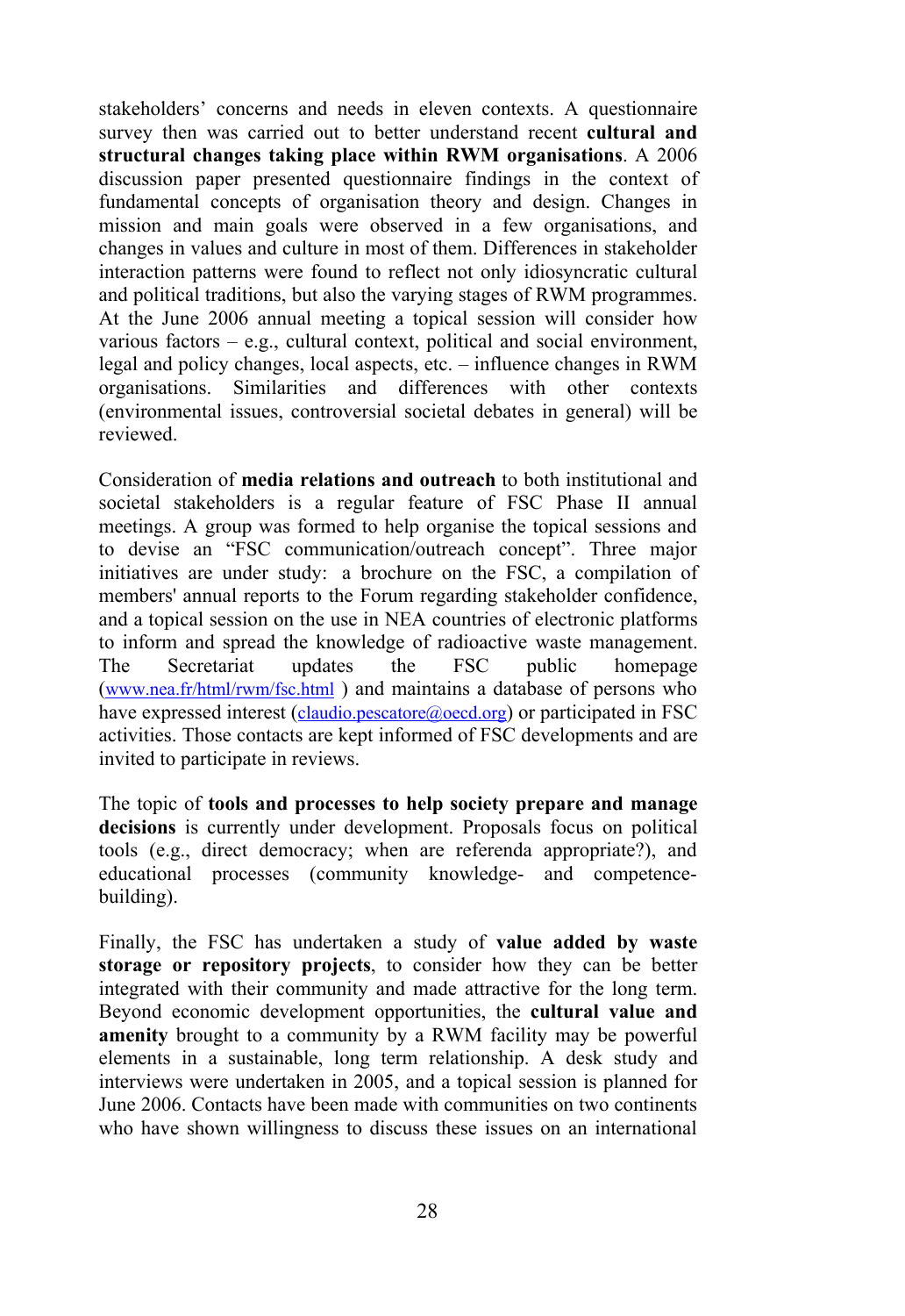level. A workshop involving communities is planned (in association with the November 2006 country-based workshop) in order to finalize the study report and have it broadly co-sponsored.

# **5. Phase II Workshops in Germany and Spain**

The FSC methodology for running country workshops has proven to be constructive in fostering national dialogue and helping frame the issues that stakeholders wish to be considered. This was shown to be the case again at the fourth national workshop, held in Germany in June 2005 (NEA, 2005c). The Federal Office for Radiation Protection (BfS) and the Federal Ministry for the Environment, Nature Conservation and Nuclear Safety (BMU) hosted the workshop, which included a site visit and discussion with local stakeholders from Gorleben as well as from the Konrad area. Similarly to the FSC Canada workshop, the Hitzacker-Hamburg meeting took place at a time when the country's radioactive waste management policy has come to a critical point. Germany's RWM situation was analysed as being at a stalemate, with incompatible contending positions. German government authorities invited the delegates of the international community to participate in the discussions of a new, proposed approach, the AkEnd method. Stakeholders were willing to share their views and concerns with the international community, and this resulted in important lessons for all sides.

A new national workshop was held in Spain in November 2005; proceedings are under preparation. It was organized with the sponsorship of ENRESA – the national waste management and decommissioning agency - and AMAC - the association of Spanish municipalities affected by nuclear facilities. The CSN – the national safety authority – also supported the workshop. The focus of discussion was the methodology that their joint project, "Cowam Spain", has identified in order to arrive at facility-siting proposals that may be broadly accepted by society and to offer the results of their reflection to the national politicians and administration before a method is decided for identifying the national site for interim storage of spent fuel. The 2.5-day workshop was held in Hospitalet, Catalonia, with the excellent support of the local mayor. Delegates visited the site of the partially-dismantled Vandellós-I NPP. Both newcomers and regular FSC participants found that the "Cowam Spain" reflection has come to similar principles and conclusions as the FSC had before. This was a mutually reinforcing experience for the FSC and the Spanish counterparts. There was a strong request to make the stakeholders' programme of the Vandellós decommissioning better known beyond the region.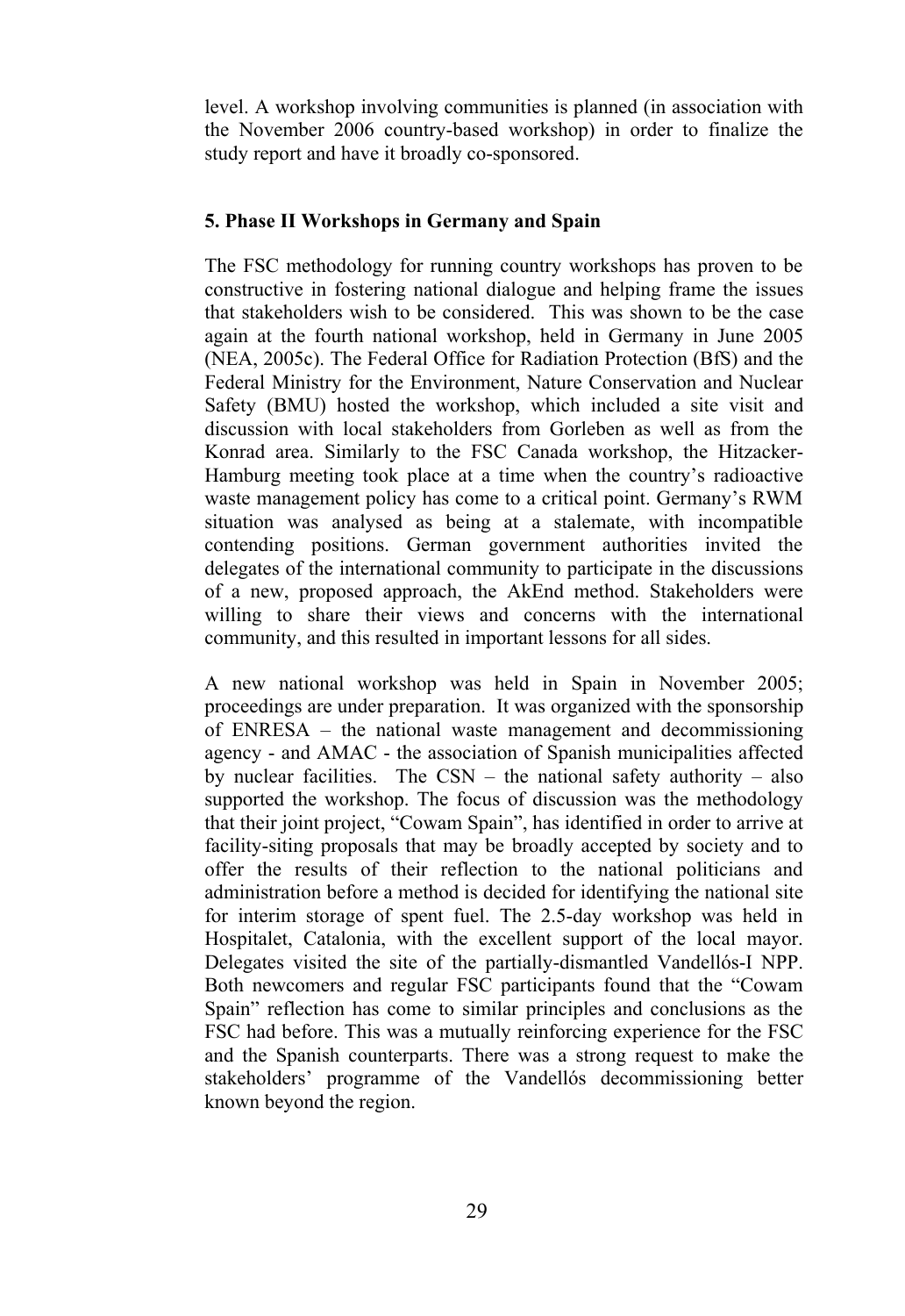#### **6. Conclusions**

The Forum on Stakeholder Confidence (FSC) acts, on behalf of the OECD Nuclear Energy Agency Radioactive Waste Management Committee, as the centre for informed exchanges of opinion and experiences across institutional and non-institutional boundaries, documents these exchanges and distils the lessons that can be learnt. The FSC seeks to achieve this by promoting open discussion across the entire spectrum of stakeholders in an atmosphere of trust and mutual respect. As the FSC enters its second mandate, these goals are being met. A long list of publications reflects the interesting and lively dialogue in which participate institutional and community stakeholders, social scientists and other experts. The continuing enthusiasm of these participants and the new collaborations that open up confirm that the FSC is a unique and valuable forum on the international scene. It also has a solid work programme. The Strategic document (NEA, 2005b) highlights questions in the areas of process/structure of RWM, organisational issues/trust, and stakeholder involvement. With the combination of national workshops and community visits, desk and interview studies, and topical sessions as well as regular meetings, the FSC will continue to offer opportunities for the whole spectrum of RWM stakeholders to grow and learn together.

## **7. Bibliography**

- Le Bars, Y. & Pescatore, C., (2003), The NEA Forum on Stakeholder Confidence – Its Activities and Main Lessons, in .K. Andersson, ed., *VALDOR: Values in Decisions on Risks*, Proceedings of the Third Conference, Stockholm, June 2003, Karinta Konsult, Taby, Sweden.
- NEA, (000), *Stakeholder Confidence and Radioactive Waste Disposal*. Workshop Proceedings, Paris, France, 28-31 August 2000, OECD, Paris.
- NEA, (2002), *Stepwise Decision Making for the Disposal of Spent Nuclear Fuel in Finland*, Workshop Proceedings, Turku, Finland, 14-16 November 2001, OECD, Paris, (The *Summary and International Perspective* is available online at: www.nea.fr/html/rwm/fsc.html).
- NEA, (2003a), *Stakeholder Involvement Tools: Criteria for Choice and Evaluation*, Workshop Proceedings of a Topical Session at the 4<sup>th</sup> meeting of the NEA Forum on Stakeholder Confidence, Paris, France, 22 May 2003, OECD, Paris.
- NEA, (2003b), *Public Confidence in the Management of Radioactive Waste: The Canadian Context*, Workshop Proceedings, Ottawa, Canada, 14-18 October 2002, OECD, Paris, (The *Summary and International Perspective* is available online at: www.nea.fr/html/rwm/fsc.html).
- NEA, (2003c), *Public Information*, *Consultation and Involvement in Radioactive Waste Management*, An International Overview of Approaches and Experiences, OECD, Paris. *Informer, consulter et*